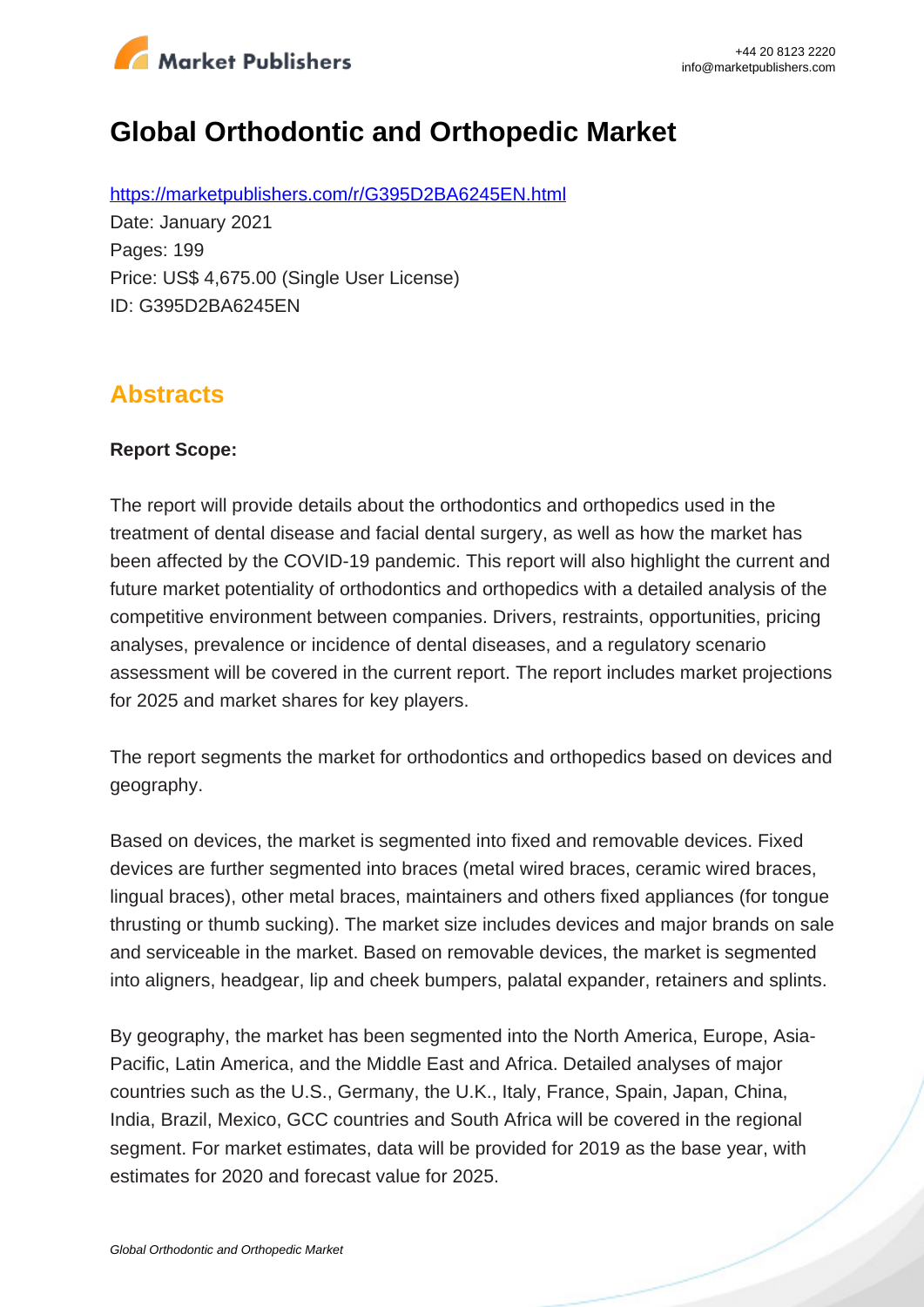

#### **Report Includes:**

27 data tables and 15 additional tables

An overview of the global market for orthodontic and orthopedic devices within the industry

Estimation of the market size and analyses of market trends, with data from 2018-2020, and projections of five-year compound annual growth rates (CAGRs) through 2025

Country specific data and analysis for the U.S., Canada, Mexico, Brazil, India, China, Japan, Australia, France, Germany, U.K., Italy, Spain, South Africa and GCC countries

Description of gneuromuscular (GNM) orthopedic/orthodontics, advantages and disadvantages of dental surgery and trends of orthodontic and orthopedic market

Coverage of incidence and epidemiology of dental diseases, currently marketed branded drugs, along with a regulatory and pricing analysis of the orthodontic and orthopedic devices

Discussion on the impact of COVID-19 on global orthodontic and orthopedic market vs. overall global economy

Assessment of market opportunities for orthodontic and orthopedic medical devices, their market potential, challenges and other macroeconomic factors affecting the overall marketplace

Market share analysis of the leading industry participants and coverage of major developments such as key M&A deals, agreements, collaborations and partnerships

Comprehensive company profiles of the leading market players, including 3M Co., American Orthodontics, Envista Holdings Corp., Institut Straumann AG and Zimmer Biomet Holdings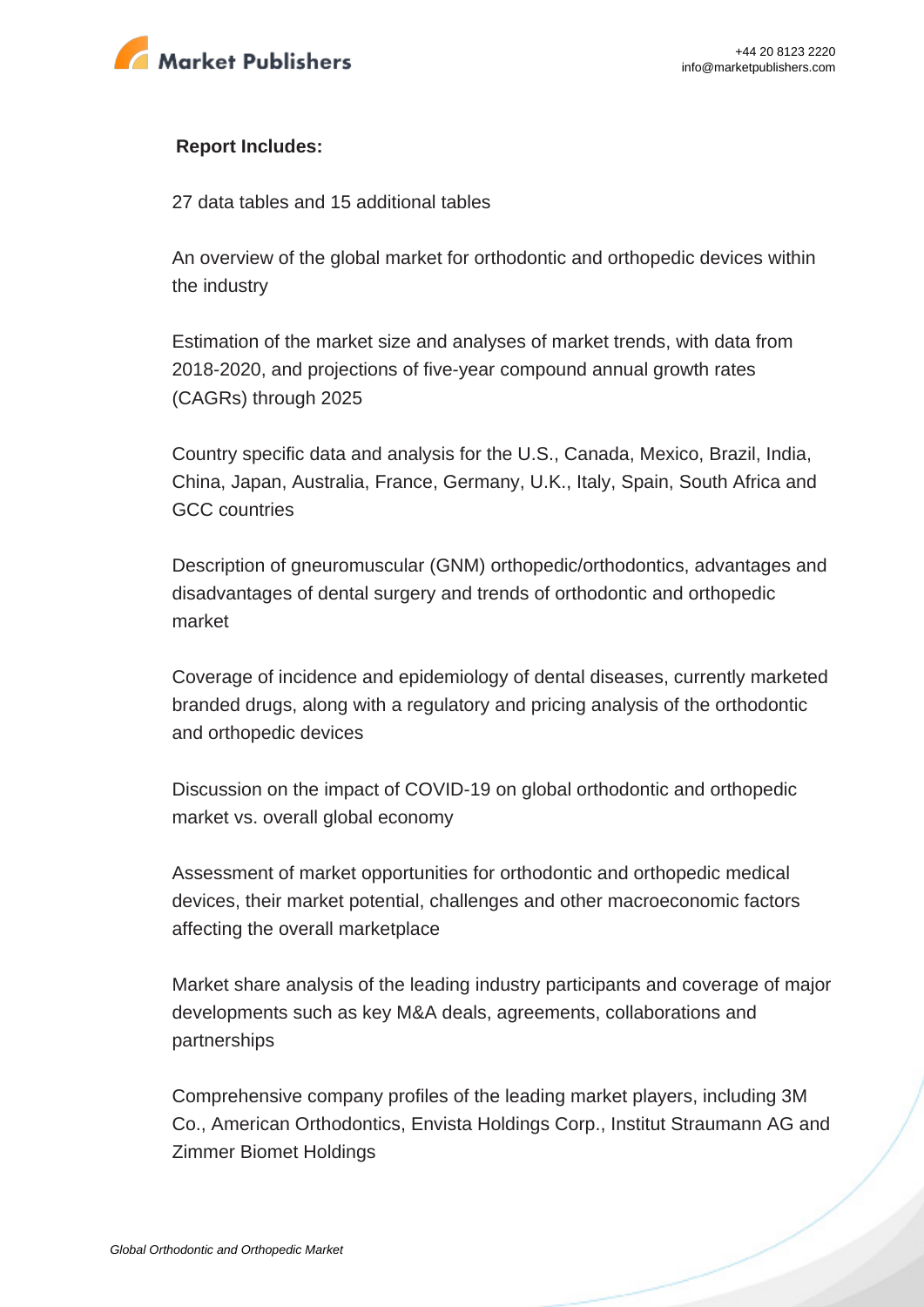

#### **Summary:**

The global market for orthodontics and orthopedics was valued at approximately \$REDACTED billion in 2019. Between this market's two device segments, the fixeddevice segment accounted for the highest share in the global market in 2019. The fixeddevice segment recorded \$REDACTED billion in revenue in 2019, and it is estimated to grow at a compound annual growth rate (CAGR) of REDACTED% during the forecast period. The high growth rate of this segment is attributed to factors such as the use of braces and maintainers in countries and regions such as the U.S. and the rest of North America, Central and South America, Europe, the Middle East and most of developed Asia and Africa. Growth can also be attributed to the development of treatment procedures used in orthodontic clinics, a rise in demand for teeth rearrangement and developmental activities by key market players for other alternatives to orthodontic therapy.

The removable-device segment accounted for the second-highest share in the global market for orthodontics and orthopedics. It recorded \$REDACTED billion in revenue in 2019 and is anticipated to grow at a CAGR of REDACTED% during the forecast period. The major factors supporting market growth of the removable device segment include higher demand and larger acceptance of aligners, retainers and removable space maintainers by physicians and patients and increasing incidence of periodontal disease. The advantage of removable appliances is that the patient can put them on and take them off as needed. For instance, Invisalign braces (Align Technology Inc.) are a good option for people who do not have severe tooth problems. The Invisalign system consists of computer-fabricated aligners that are relatively transparent and easier to clean than traditional braces.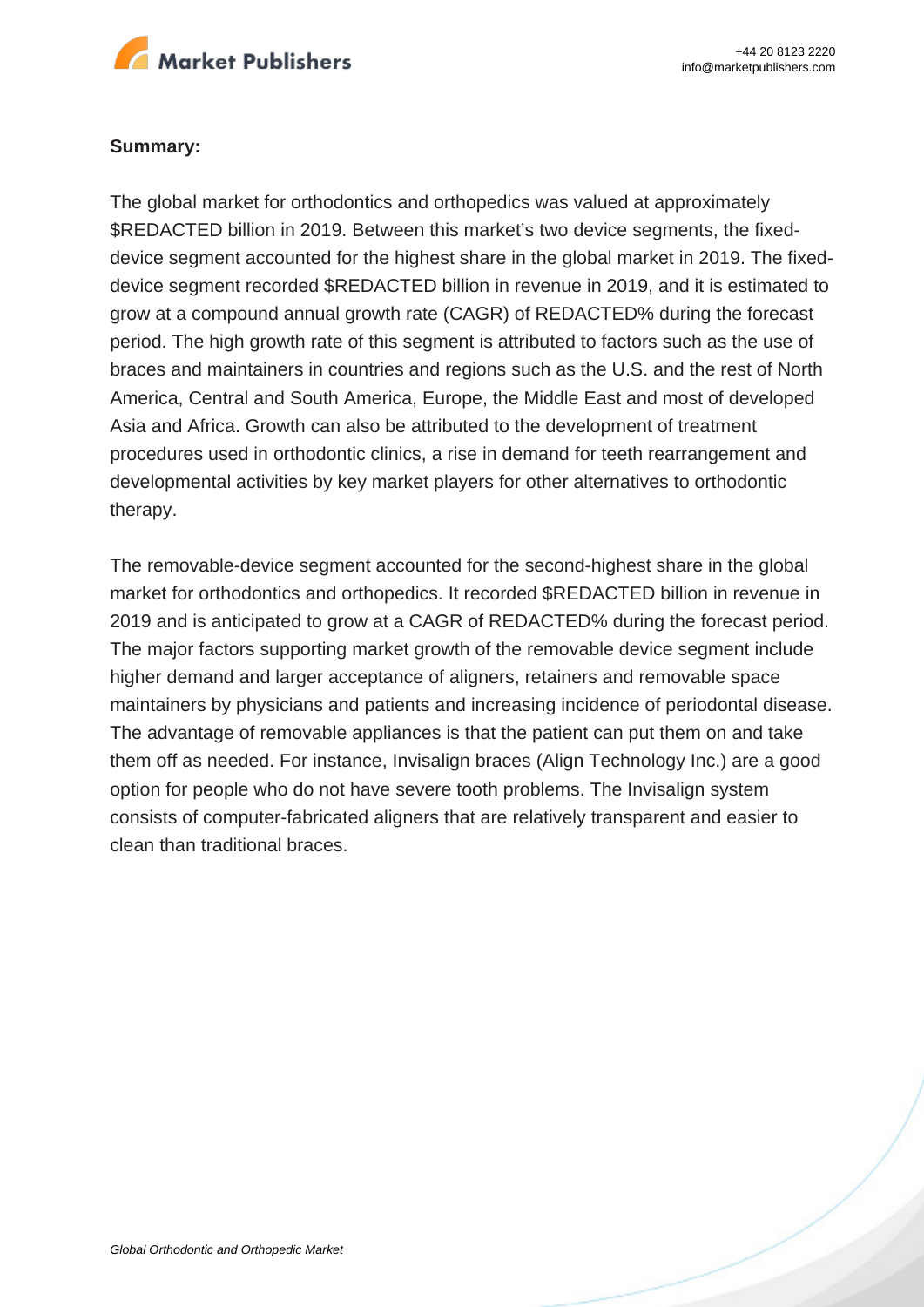

### **Contents**

#### **CHAPTER 1 INTRODUCTION**

Study Goals and Objectives Reasons for Doing This Study Scope of Report Information Sources Methodology Geographic Breakdown Analyst's Credentials BCC Custom Research Related BCC Research Reports

#### **CHAPTER 2 SUMMARY AND HIGHLIGHTS**

#### **CHAPTER 3 MARKET AND TECHNOLOGY BACKGROUND**

Orthodontics and Orthopedics New Era of Orthodontics and Orthopedics Dental Diseases and Surgery Dental Market and Overview Trends in the Market for Orthodontic and Orthopedic Devices Customized and Individualize Smile Design System Demand for Copper-Titanium and Nickel Wires Usage of New Scanners and Miniscrews Demand for Self-Ligating and Invisible Braces Increasingly Fast Orthodontic Treatment

#### **CHAPTER 4 MARKET DYNAMICS**

Market Drivers Rapid Development and Advancement of Dental Technology Rise in Geriatric Population and Related Orthodontic Surgery Rise in Demand of Dental Care Increasing Health Expenditures and Disposable Income Market Restraints Common Side Effects of Braces Risks and Complications of Orthodontic Treatment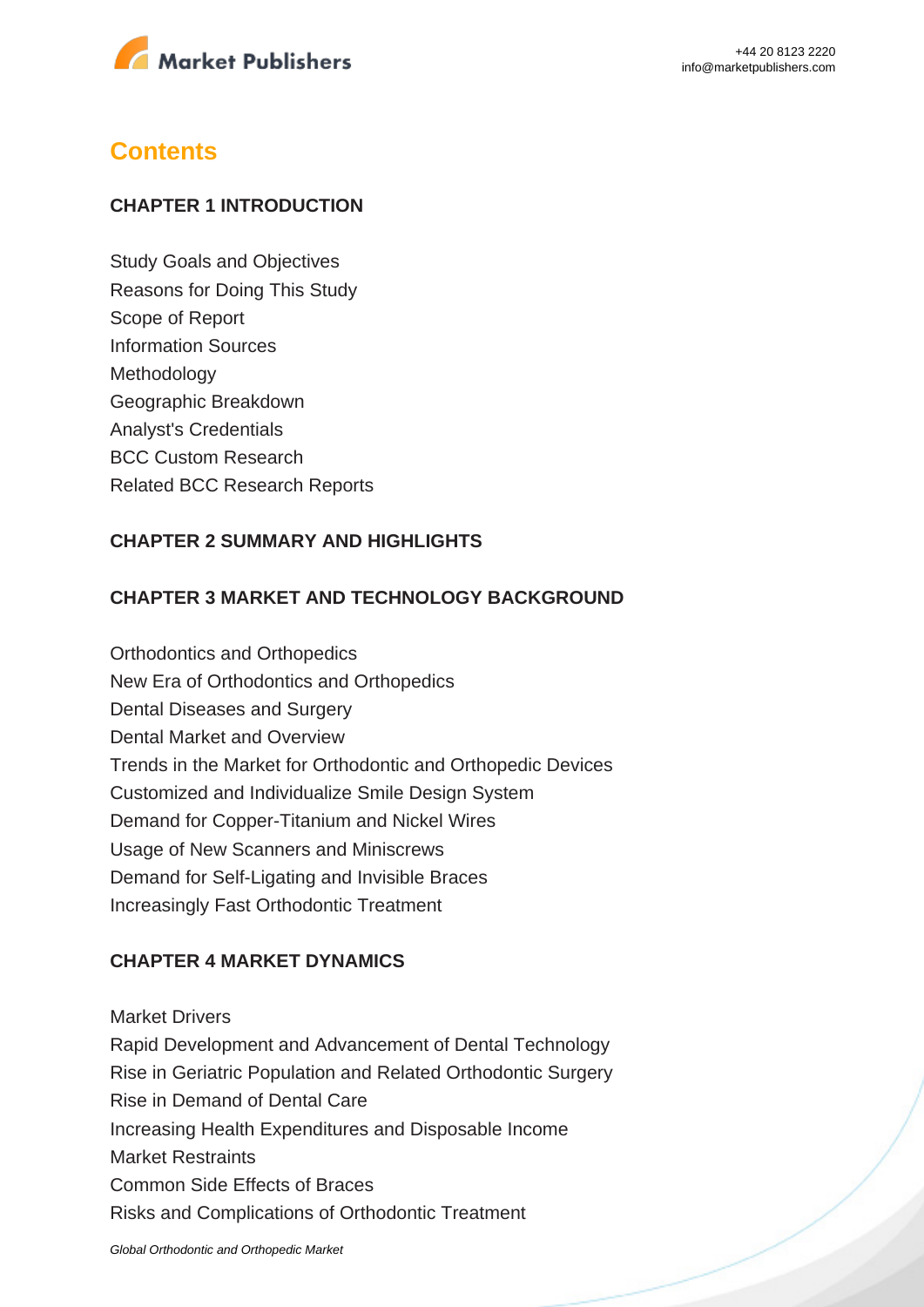

Lack of Awareness and Penetration in Developing Countries Market Opportunities Rise in Demand for Cosmetic Dentistry Gaining Popularity for Dental Tourism

#### **CHAPTER 5 MARKET BREAKDOWN BY TYPE OF DEVICE**

**Introduction** Fixed Devices Market Size and Forecast Market Analysis **Braces** Market Size and Forecast Market Analysis **Maintainers** Market Size and Forecast Market Analysis Other Fixed Appliances Market Size and Forecast Market Analysis Removable Devices Market Size and Forecast Market Analysis **Aligners** Market Size and Forecast Market Analysis Headgear Types of Headgear Market Size and Forecast Market Analysis Lip and Cheek Bumpers Market Size and Forecast Market Analysis Palatal Expander Market Size and Forecast Market Analysis Retainers and Removable Space Maintainers (RSM) Market Size and Forecast Market Analysis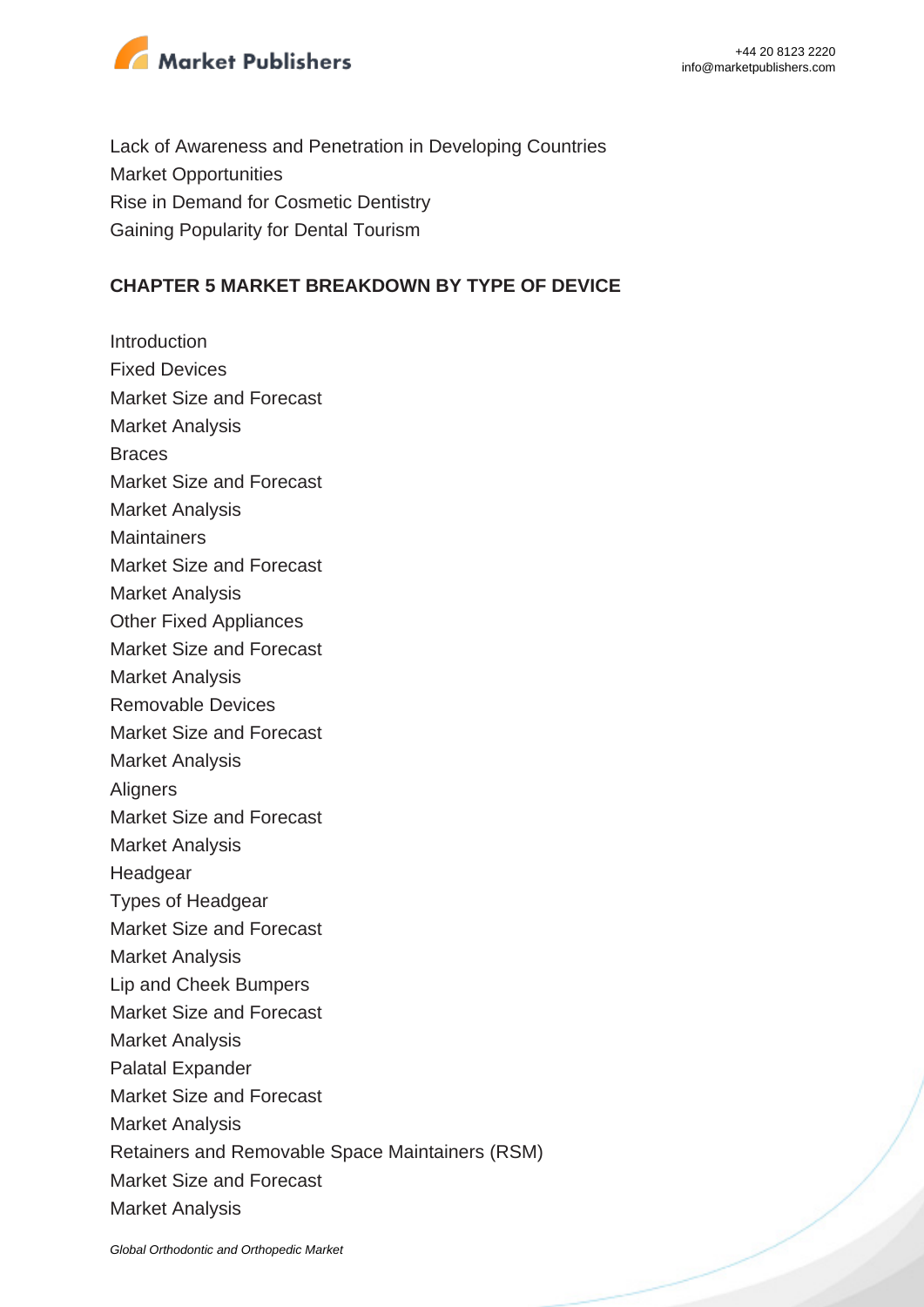

**Splints** Market Size and Forecast Market Analysis

#### **CHAPTER 6 MARKET BREAKDOWN BY REGION**

**Introduction** North America United States Canada Mexico Europe **Germany** France United Kingdom Italy Spain Rest of Europe Asia-Pacific Japan China India Australia and New Zealand Rest of Asia-Pacific Latin America Market Size and Forecast Brazil Argentina Rest of Latin America Middle East and Africa Market Size and Forecast South Africa GCC Countries Rest of Middle East and Africa

#### **CHAPTER 7 REGULATORY ENVIRONMENT**

Regulations in the U.S. Canada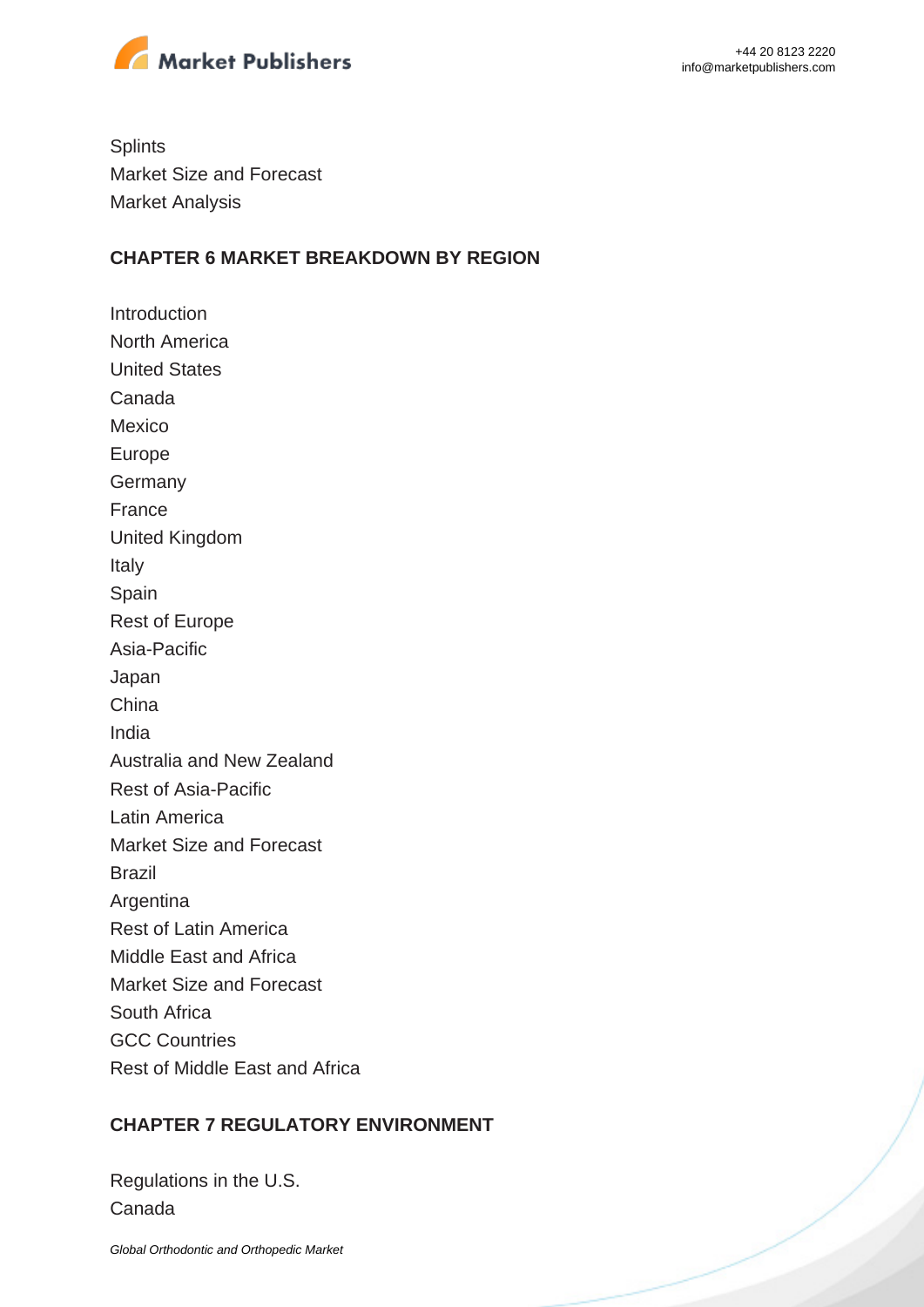

Mexico Europe Asia-Pacific India Japan China Rest of APAC Rest of the World Reimbursement Scenario **Conclusion** 

#### **CHAPTER 8 IMPACT OF COVID-19**

Global Analysis of COVID-19 Impact of COVID-19 on Dental Care Changes in Dental Care **Conclusion** 

#### **CHAPTER 9 MEDICAL TOURISM AND COSTS**

Prices of Devices by Region/Country United States Europe Medical Tourism

#### **CHAPTER 10 COMPETITIVE LANDSCAPE**

Global Analysis of Company Market Shares Key Developments Mergers and Acquisitions Agreements, Collaborations and Partnerships

#### **CHAPTER 11 COMPANY PROFILES**

3M CO. ALIGN TECHNOLOGY INC. AMERICAN ORTHODONTICS DB ORTHODONTICS DENTSPLY SIRONA

[Global Orthodontic and Orthopedic Market](https://marketpublishers.com/report/medical_devices/orthopedic/global-orthodontic-n-orthopedic-market.html)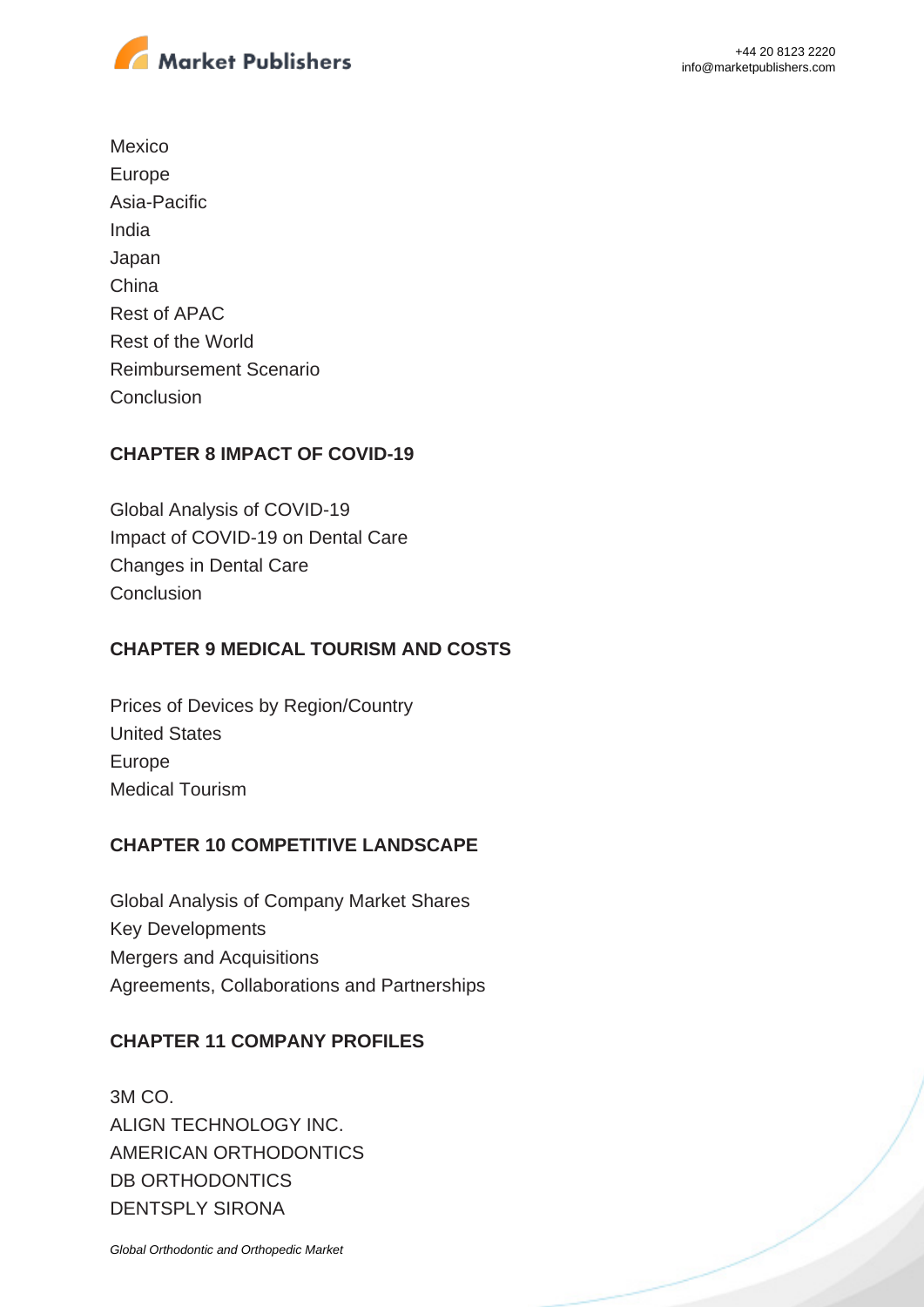

ENVISTA HOLDINGS CORP. GC CORP. HENRY SCHEIN ORTHODONTICS INSTITUT STRAUMANN AG ZIMMER BIOMET HOLDINGS

#### **CHAPTER 12 APPENDIX: ACRONYMS**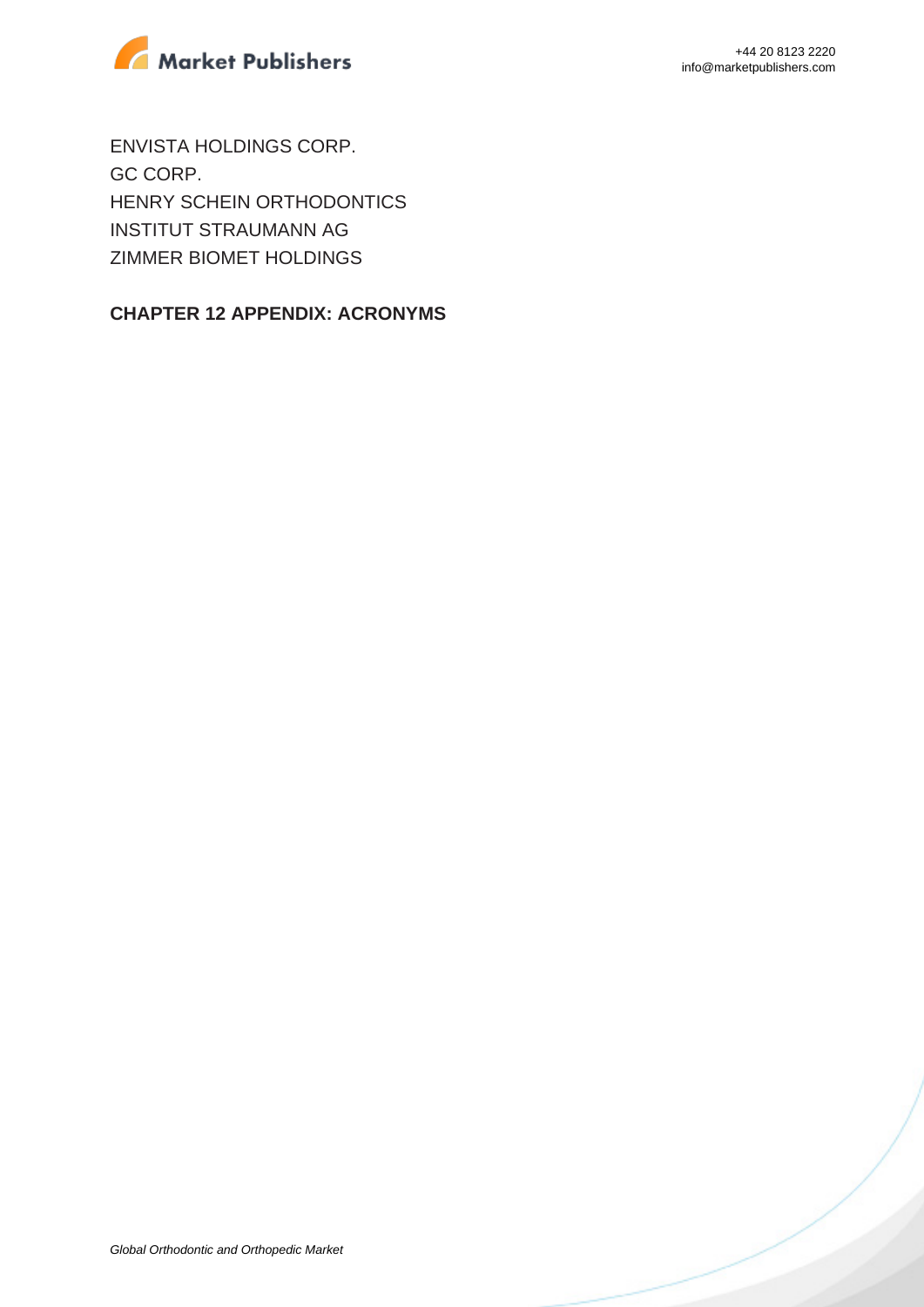

## **List Of Tables**

#### **LIST OF TABLES**

Summary Table : Global Market for Orthodontic and Orthopedic Devices, by Type of Device, Through 2025 Table 1 : Global Market for Orthodontic and Orthopedic Devices, by Type, Through 2025 Table 2 : Global Market for Fixed Orthodontic and Orthopedic Devices, by Region, Through 2025 Table 3 : Numbers of Orthodontic Departments and Members in Each Country Table 4 : Global Market for Orthodontic and Orthopedic Braces, by Region, Through 2025 Table 5 : Global Market for Orthodontic and Orthopedic Maintainers, by Region, Through 2025 Table 6 : Global Market for Other Types of Fixed Orthodontic and Orthopedic Devices, by Region, Through 2025 Table 7 : Global Market for Removable Orthodontic and Orthopedic Devices, by Region, Through 2025 Table 8 : Global Market for Orthodontic and Orthopedic Aligners, by Region, Through 2025 Table 9 : Global Market for Orthodontic and Orthopedic Headgear, by Region, Through 2025 Table 10 : Global Market for Orthodontic and Orthopedic Lip and Cheek Bumpers, by Region, Through 2025 Table 11 : Global Market for Orthodontic and Orthopedic Palatal Expanders, by Region, Through 2025 Table 12 : Global Market for Orthodontic and Orthopedic Retainers and Removable Space Maintainers, by Region, Through 2025 Table 13 : Global Market for Orthodontic and Orthopedic Splints, by Region, Through 2025 Table 14 : Global Market for Orthodontic and Orthopedic Devices, by Region, Through 2025 Table 15 : North American Market for Orthodontic and Orthopedic Devices, by Type, Through 2025 Table 16 : North American Market for Orthodontic and Orthopedic Devices, by Country, Through 2025 Table 17 : European Market for Orthodontic and Orthopedic Devices, by Type, Through 2025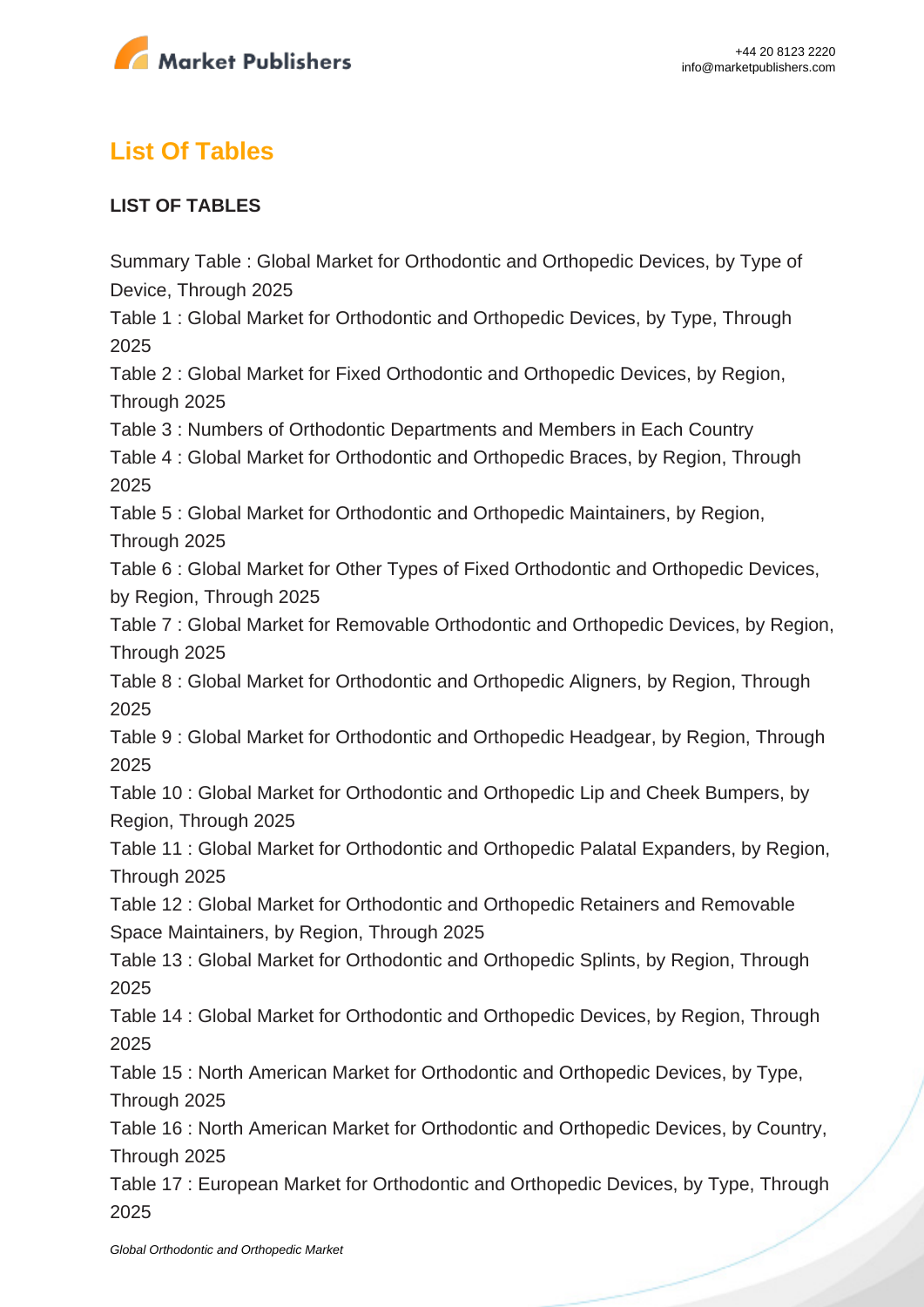

Table 18 : European Market for Orthodontic and Orthopedic Devices, by Country,

Through 2025

Table 19 : Asia-Pacific Market for Orthodontic and Orthopedic Devices, by Type, Through 2025

Table 20 : Asia-Pacific Market for Orthodontic and Orthopedic Devices, by Country,

Through 2025

Table 21 : Latin American Market for Orthodontic and Orthopedic Devices, by Type, Through 2025

Table 22 : Latin American Market for Orthodontic and Orthopedic Devices, by Country, Through 2025

Table 23 : Middle Eastern and African Market for Orthodontic and Orthopedic Devices, by Type, Through 2025

Table 24 : Middle Eastern and African Market for Orthodontic and Orthopedic Devices, by Country, Through 2025

- Table 25 : FDA Classification of Medical Devices
- Table 26 : Recent Dental Implant Product Recalls
- Table 27 : Canadian Classification of Medical Devices
- Table 28 : Total Typical Dental Spending that Occurs Each Month in the U.S.,

2016-2017

- Table 29 : Average Cost of Braces, by Age Group
- Table 30 : Average Price of Dental Procedures, by Top Tourism Destination
- Table 31 : 3M Co.: Product Portfolio
- Table 32 : Align Technology Inc.: Orthodontic and Orthopedic Product Portfolio
- Table 33 : American Orthodontics: Orthodontic and Orthopedic Product Portfolio
- Table 34 : DB Orthodontics: Orthodontic and Orthopedic Product Portfolio
- Table 35 : Dentsply Sirona: Orthodontic and Orthopedic Product Portfolio
- Table 36 : Envista Holdings Corp.: Orthodontic and Orthopedic Product Portfolio
- Table 37 : GC Corp.: Orthodontic and Orthopedic Product Portfolio
- Table 38 : Henry Schein Inc.: Orthodontic and Orthopedic Product Portfolio
- Table 39 : Institut Straumann AG: Product Portfolio
- Table 40 : Zimmer Biomet Holdings: Orthodontic and Orthopedic Product Portfolio
- Table 41 : Acronyms Used in This Report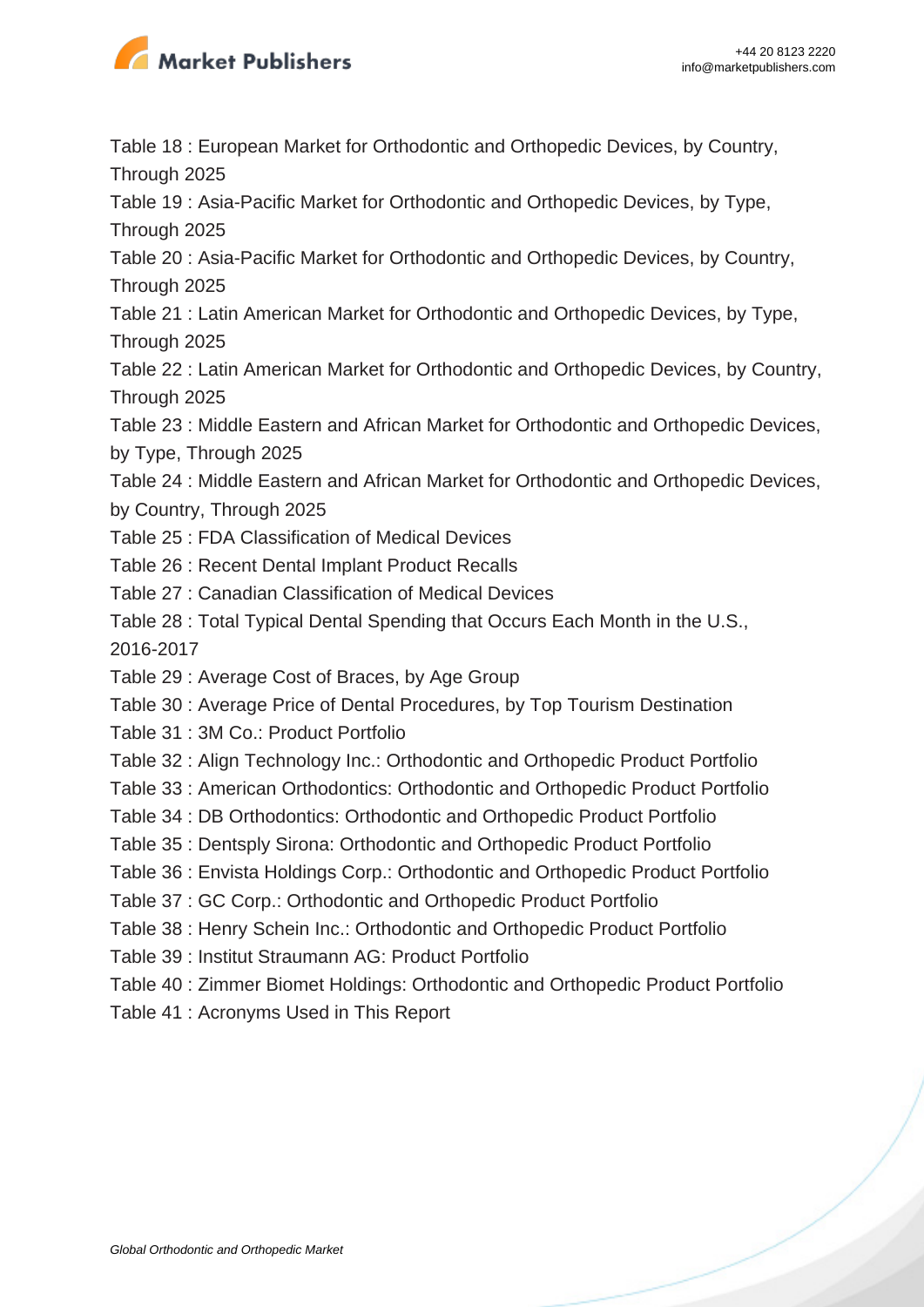

## **List Of Figures**

#### **LIST OF FIGURES**

Summary Figure A : Global Market Shares of Orthodontic and Orthopedic Devices, by Type, 2019

Summary Figure B : Global Market Shares of Fixed Orthodontic and Orthopedic Devices, by Type, 2019

Summary Figure C : Global Market Shares of Removable Orthodontic and Orthopedic Devices, by Type, 2019

Figure 1 : Number of People Affected by Common Dental Diseases Globally, 2010

Figure 2 : Distribution of Patients Treated by General Dentists, by Indication

Figure 3 : Global Dental Market Share, by Segment, 2017

Figure 4 : Penetration of Dental Implants in Select Countries, 2010-2014

Figure 5 : Distribution of Population Aged 65 Years and Older, by Region, 2050

Figure 6 : Distribution of Type of Patients Treated with Clear Aligners, 2019

Figure 7 : Total Spending on Healthcare Expenditures Per Capita in Select Countries, 2016

Figure 8 : Relative Contributions to National Health Expenditures in the United States, 2016

Figure 9 : Average Annual Growth Rate of GDP Per Capita and Total National Health Spending Per Capita, 1970-2016

Figure 10 : Adults over 25 Years Old Who Visited a Dentist in the Past 12 Months, by Level of Education, 2016

Figure 11 : Global Market Shares of Orthodontic and Orthopedic Devices, by Type, 2019

Figure 12 : Global Market for Fixed Orthodontic and Orthopedic Devices, 2018-2025

Figure 13 : Global Market Shares of Fixed Orthodontic and Orthopedic Devices, by Type 2019

Figure 14 : Global Market for Fixed Orthodontic and Orthopedic Devices, by Region, 2018-2025

Figure 15 : Global Market for Orthodontic and Orthopedic Braces, 2018-2025

Figure 16 : Global Market Shares of Orthodontic and Orthopedic Braces, by Type, 2019

Figure 17 : Global Market for Orthodontic and Orthopedic Braces, by Region, 2018-2025

Figure 18 : Global Market for Orthodontic and Orthopedic Maintainers, 2018-2025

Figure 19 : Global Market for Orthodontic and Orthopedic Maintainers, by Region, 2018-2025

Figure 20 : Global Market for Other Types of Fixed Orthodontic and Orthopedic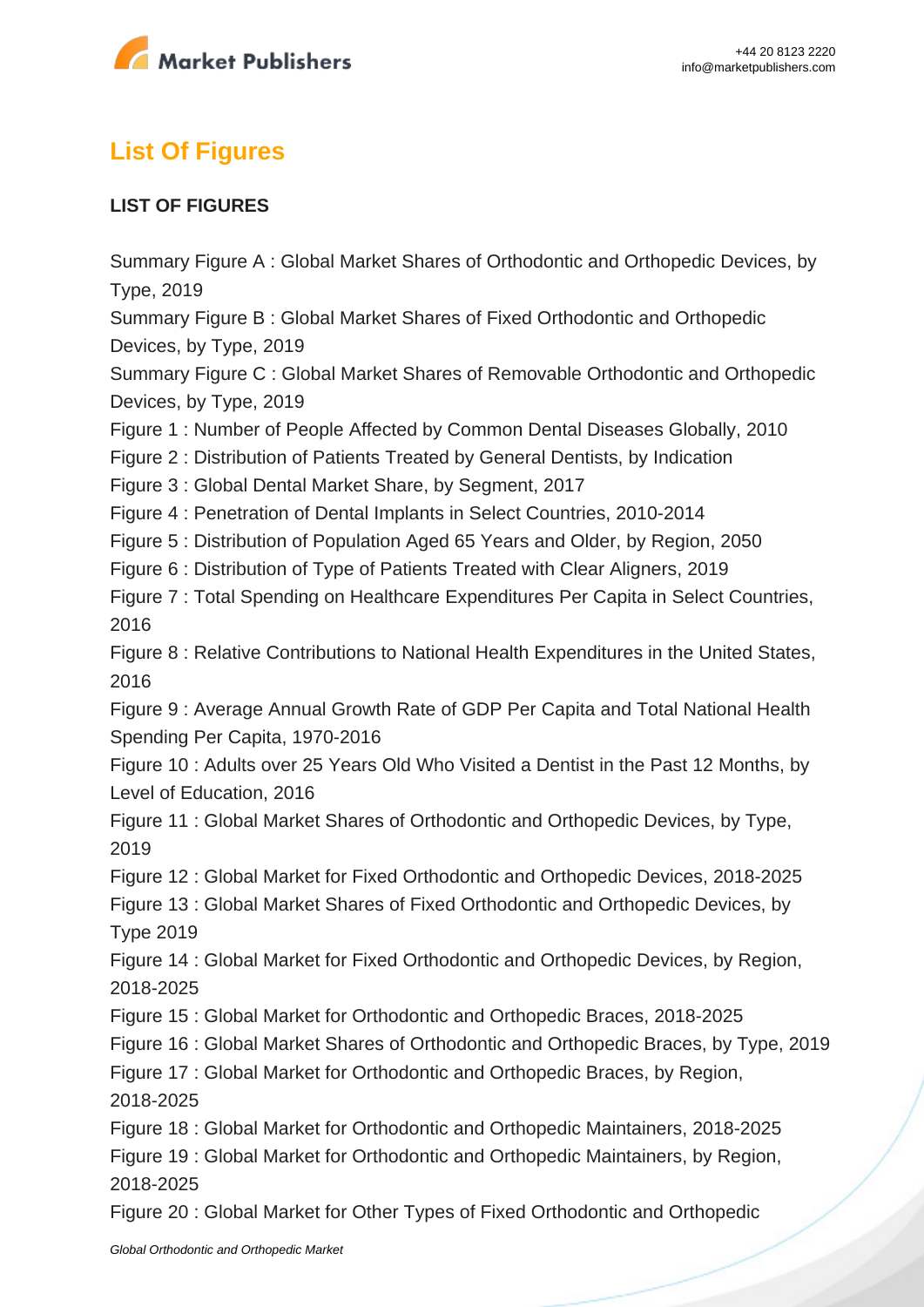

Devices, 2018-2025

Figure 21 : Global Market for Other Types of Fixed Orthodontic and Orthopedic Devices, by Region, 2018-2025

Figure 22 : Global Market for Removable Orthodontic and Orthopedic Devices, 2018-2025

Figure 23 : Global Market Shares of Removable Orthodontic and Orthopedic Devices, by Type, 2019

Figure 24 : Global Market for Removable Orthodontic and Orthopedic Devices, by Region, 2018-2025

Figure 25 : Global Market for Orthodontic and Orthopedic Aligners, 2018-2025

Figure 26 : Global Market for Orthodontic and Orthopedic Aligners, by Region, 2018-2025

Figure 27 : Distribution of Types of Patients Treated with Clear Aligners, 2019

Figure 28 : Global Market for Orthodontic and Orthopedic Headgear, 2018-2025

Figure 29 : Global Market for Orthodontic and Orthopedic Headgear, by Region, 2018-2025

Figure 30 : Global Market for Orthodontic and Orthopedic Lip and Cheek Bumpers, 2018-2025

Figure 31 : Global Market for Orthodontic and Orthopedic Lip and Cheek Bumpers, by Region, 2018-2025

Figure 32 : Global Market for Orthodontic and Orthopedic Palatal Expanders, 2018-2025

Figure 33 : Global Market for Orthodontic and Orthopedic Palatal Expanders, by Region, 2018-2025

Figure 34 : Global Market for Orthodontic and Orthopedic Retainers and Removable Space Maintainers, 2018-2025

Figure 35 : Global Market for Orthodontic and Orthopedic Retainers and Removable Space Maintainers, by Region, 2018-2025

Figure 36 : Global Market for Orthodontic and Orthopedic Splints, 2018-2025

Figure 37 : Global Market for Orthodontic and Orthopedic Splints, by Region, 2018-2025

Figure 38 : Global Market Shares of Orthodontic and Orthopedic Devices, by Region, 2019

Figure 39 : North American Market Shares of Orthodontic and Orthopedic Devices, by Type, 2019

Figure 40 : North American Market Shares of Fixed Orthodontic and Orthopedic Devices, by Type, 2019

Figure 41 : North American Market Shares of Orthodontic and Orthopedic Braces, by Type, 2019

Figure 42 : North American Market Shares of Removable Orthodontic and Orthopedic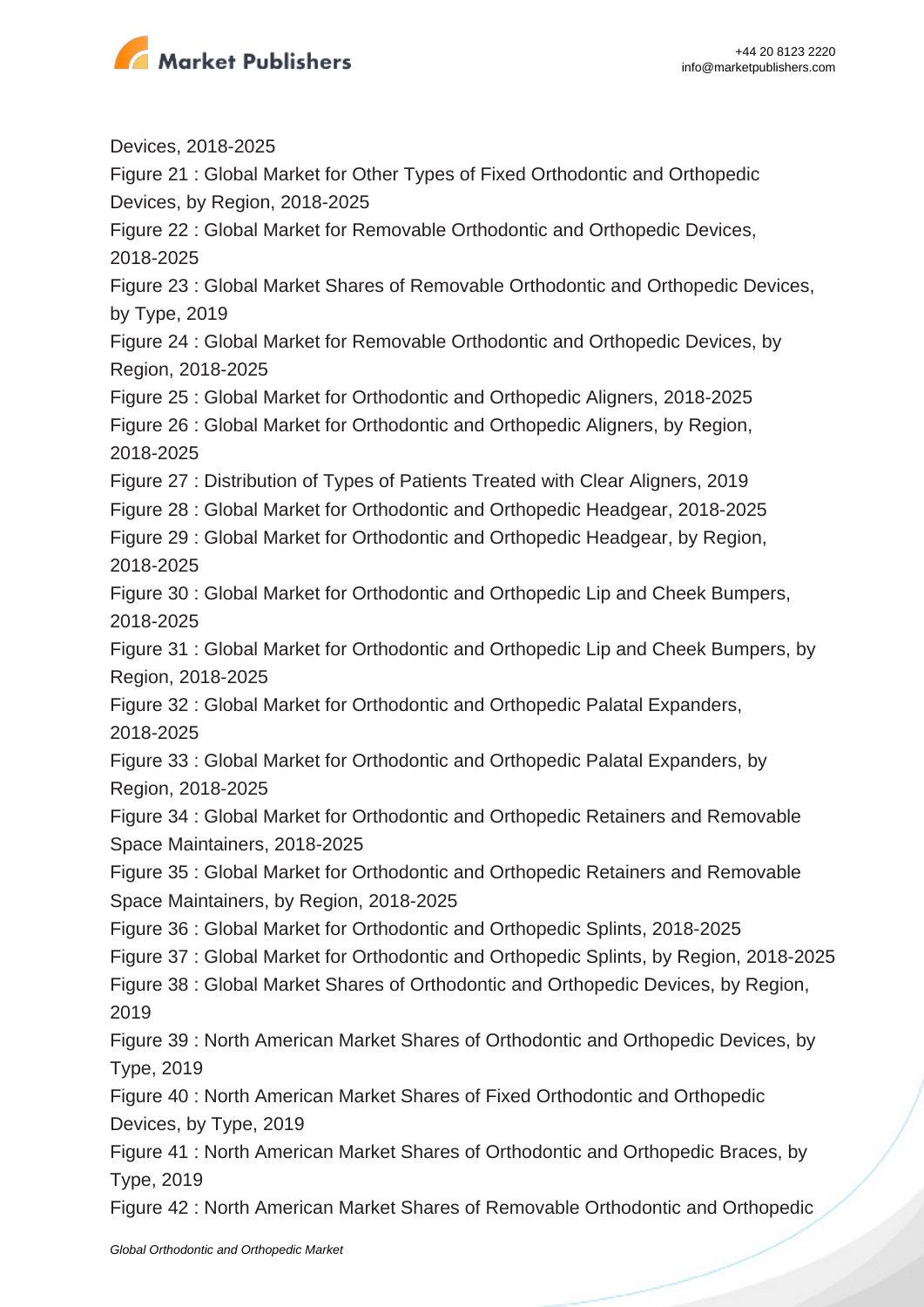

Devices, by Type, 2019 Figure 43 : North American Market Shares of Orthodontic and Orthopedic Devices, by Country, 2019 Figure 44 : U.S. Market for Orthodontic and Orthopedic Devices, 2018-2025 Figure 45 : Canadian Market for Orthodontic and Orthopedic Devices, 2018-2025 Figure 46 : Percentage of Canadians Aged 12 and Over that Consulted with a Dentist or Orthodontist in Canada, 2012 Figure 47 : Dental Service Expenditures in Canada, 2015 Figure 48 : Mexican Market for Orthodontic and Orthopedic Devices, 2018-2025 Figure 49 : European Market Shares of Orthodontic and Orthopedic Devices, by Type, 2019 Figure 50 : European Market Shares of Fixed Orthodontic and Orthopedic Devices, by Type, 2019 Figure 51 : European Market Shares of Orthodontic and Orthopedic Braces, by Type, 2019 Figure 52 : European Market Shares of Removable Orthodontic and Orthopedic Devices, by Type, 2019 Figure 53 : European Market Shares of Orthodontic and Orthopedic Devices, by Country, 2019 Figure 54 : German Market for Orthodontic and Orthopedic Devices, 2018-2025 Figure 55 : French Market for Orthodontic and Orthopedic Devices, 2018-2025 Figure 56 : U.K. Market for Orthodontic and Orthopedic Devices, 2018-2025 Figure 57 : Italian Market for Orthodontic and Orthopedic Devices, 2018-2025 Figure 58 : Spanish Market for Orthodontic and Orthopedic Devices, 2018-2025 Figure 59 : Rest of European Market for Orthodontic and Orthopedic Devices, 2018-2025 Figure 60 : Asia-Pacific Market Shares of Orthodontic and Orthopedic Devices, by Type, 2019 Figure 61 : Asia-Pacific Market Shares of Fixed Orthodontic and Orthopedic Devices, by Type, 2019 Figure 62 : Asia-Pacific Market Shares of Orthodontic and Orthopedic Braces, by Type, 2019 Figure 63 : Asia-Pacific Market Shares of Removable Orthodontic and Orthopedic Devices, by Type, 2019 Figure 64 : Asia-Pacific Market Shares of Orthodontic and Orthopedic Devices, by Country, 2019 Figure 65 : Japanese Market for Orthodontic and Orthopedic Devices, 2018-2025 Figure 66 : Chinese Market for Orthodontic and Orthopedic Devices, 2018-2025 Figure 67 : Indian Market for Orthodontic and Orthopedic Devices, 2018-2025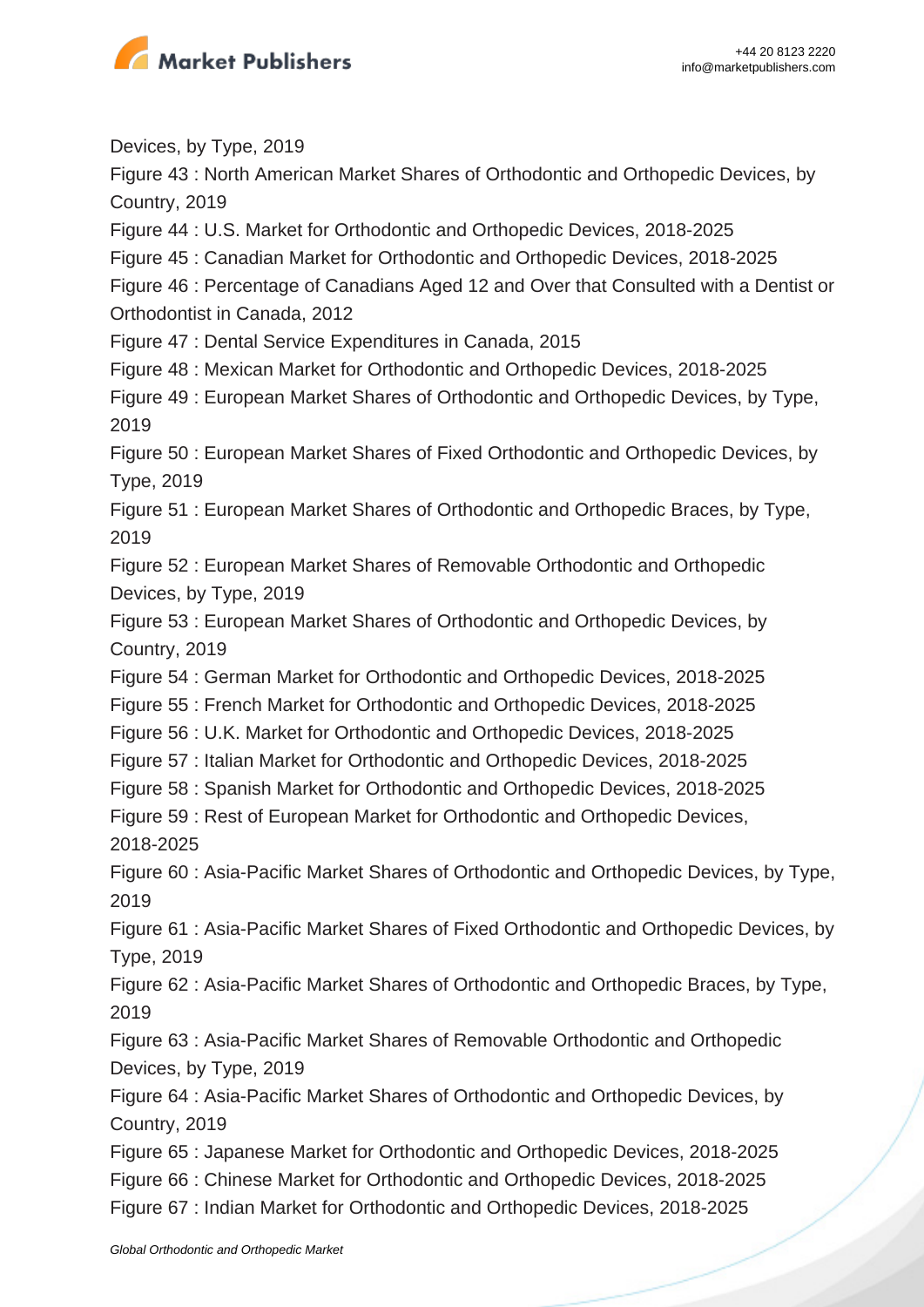

Figure 68 : Australian and New Zealand Market for Orthodontic and Orthopedic Devices, 2018-2025

Figure 69 : Rest of Asia-Pacific Market for Orthodontic and Orthopedic Devices, 2018-2025

Figure 70 : Total Number of Patients in Various Age Groups Using Orthodontic Devices in Singapore, 2011 to 2017

Figure 71 : Latin American Market Shares of Orthodontic and Orthopedic Devices, by Type, 2019

Figure 72 : Latin American Market Shares of Fixed Orthodontic and Orthopedic Devices, by Type, 2019

Figure 73 : Latin American Market Shares of Orthodontic and Orthopedic Braces, by Type, 2019

Figure 74 : Latin American Market Shares of Removable Orthodontic and Orthopedic Devices, by Type, 2019

Figure 75 : Latin American Market Shares of Orthodontic and Orthopedic Devices, by Country, 2019

Figure 76 : Brazilian Market for Orthodontic and Orthopedic Devices, 2018-2025

Figure 77 : Argentinian Market for Orthodontic and Orthopedic Devices, 2018-2025

Figure 78 : Rest of Latin America Market for Orthodontic and Orthopedic Devices, 2018-2025

Figure 79 : Middle Eastern and African Market Shares of Orthodontic and Orthopedic Devices, by Type, 2019

Figure 80 : Middle Eastern and African Market Shares of Fixed Orthodontic and Orthopedic Devices, by Type, 2019

Figure 81 : Middle Eastern and African Market Shares of Orthodontic and Orthopedic Braces, by Type, 2019

Figure 82 : Middle Eastern and African Market Shares of Removable Orthodontic and Orthopedic Devices, by Type, 2019

Figure 83 : Middle Eastern and African Market Shares of Orthodontic and Orthopedic Devices, by Country, 2019

Figure 84 : South African Market for Orthodontic and Orthopedic Devices, 2018-2025

Figure 85 : GCC Countries Market for Orthodontic and Orthopedic Devices, 2018-2025

Figure 86 : Rest of Middle East and African Market for Orthodontic and Orthopedic Devices, 2018-2025

Figure 87 : Prevalence of Periodontal Pockets in 35- to 44-Year Olds in Select Countries in the Middle East and Africa, 2012

Figure 88 : FDA Regulatory Process for Orthodontic Devices

Figure 89 : Implant-Related Problems in U.S. FDA Database, 2017

Figure 90 : Out-of-Pocket Dental Expenditures, as a Percentage of Total Dental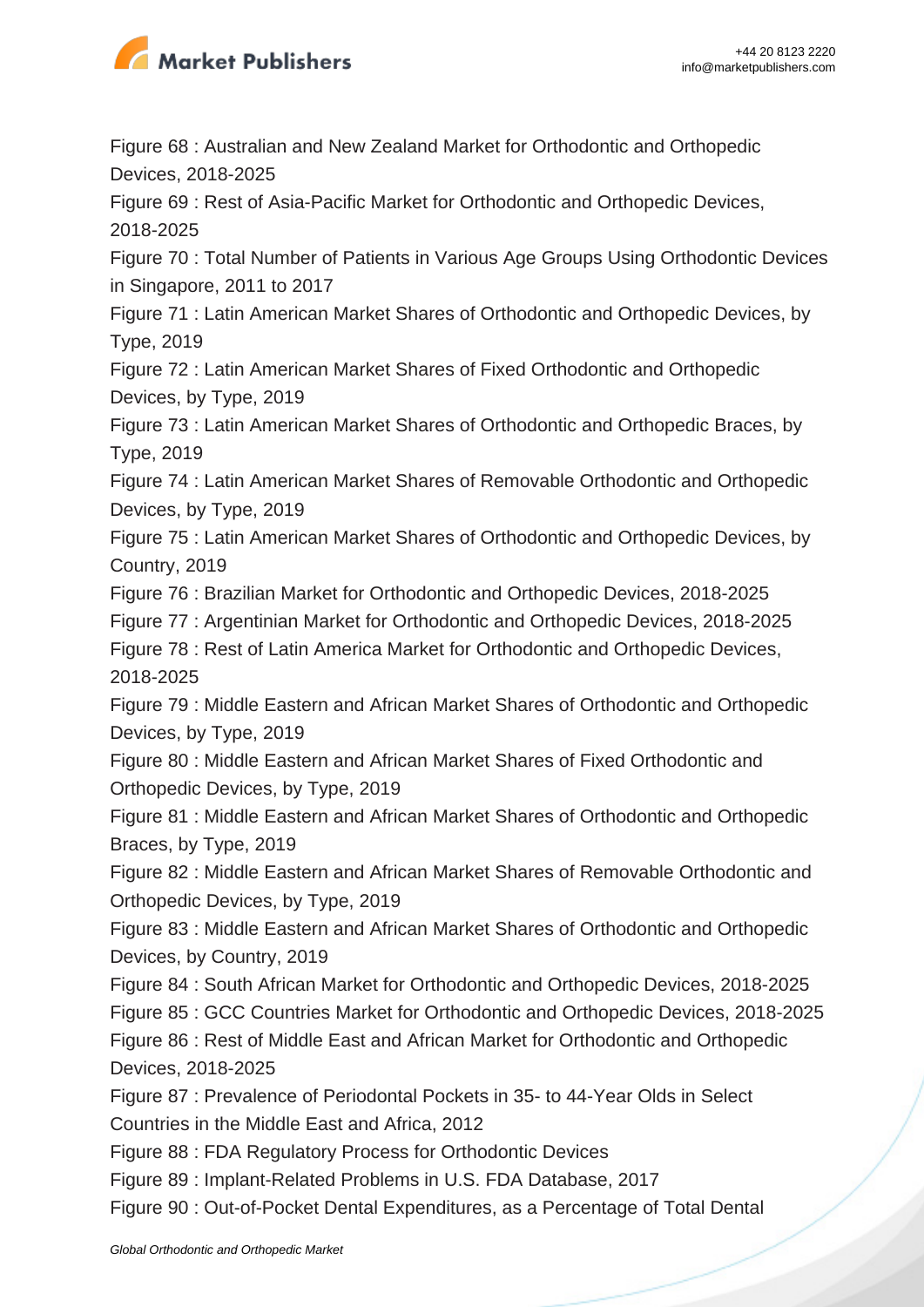

Expenditures in Select Countries, 2018 Figure 91 : Sources of Funding for Dental Expenditures, by Income Level, 2017 Figure 92 : U.S. Dental Expenditures as a Share of Total Health Expenditures, 1990-2016 Figure 93 : Distribution of Dental Expenditures, by Source of Financing, 1990-2016 Figure 94 : Estimated Impact of COVID-19 on U.S. Dental Spending in 2020 and 2021 Figure 95 : Average Cost of Braces in the United States Figure 96 : Average Cost of Braces in Europe Figure 97 : Global Market Shares of Orthodontic and Orthopedic Devices, by Company, 2019 Figure 98 : 3M Co.: Annual Revenue, 2016-2019 Figure 99 : 3M Co.: Revenue Share, by Region/Country, 2019 Figure 100 : 3M Co.: Revenue Share, by Segment, 2019 Figure 101 : Align Technology Inc.: Annual Revenue, 2016-2019 Figure 102 : Align Technology Inc.: Revenue Share, by Established Product, 2019 Figure 103 : Align Technology Inc.: Invisalign Utilization Rates, by Region, 2018 and 2019 Figure 104 : Dentsply Sirona: Annual Revenue, 2016-2019 Figure 105 : Dentsply Sirona: Revenue Share, by Region/Country, 2019 Figure 106 : Dentsply Sirona: Revenue Share, by Dental Consumable Products, 2017-2019 Figure 107 : Envista Holdings Corp.: Annual Revenue, 2016-2019 Figure 108 : Envista Holdings Corp.: Revenue Share, by Region, 2019 Figure 109 : Henry Schein Inc.: Annual Revenue, 2016-2019 Figure 110 : Henry Schein Inc.: Revenue Share, by Product Segment, 2019 Figure 111 : Institut Straumann AG: Annual Revenue, 2016-2019 Figure 112 : Institut Straumann AG: Revenue Share, by Region, 2019 Figure 113 : Zimmer Biomet Holdings: Annual Revenue, 2016-2019 Figure 114 : Zimmer Biomet Holdings: Revenue Share, by Region, 2019 Figure 115 : Zimmer Biomet Holdings: Revenue Share, by Product Segment, 2019

#### **COMPANIES MENTIONED**

3M CO. ALIGN TECHNOLOGY INC. AMERICAN ORTHODONTICS DB ORTHODONTICS DENTSPLY SIRONA ENVISTA HOLDINGS CORP.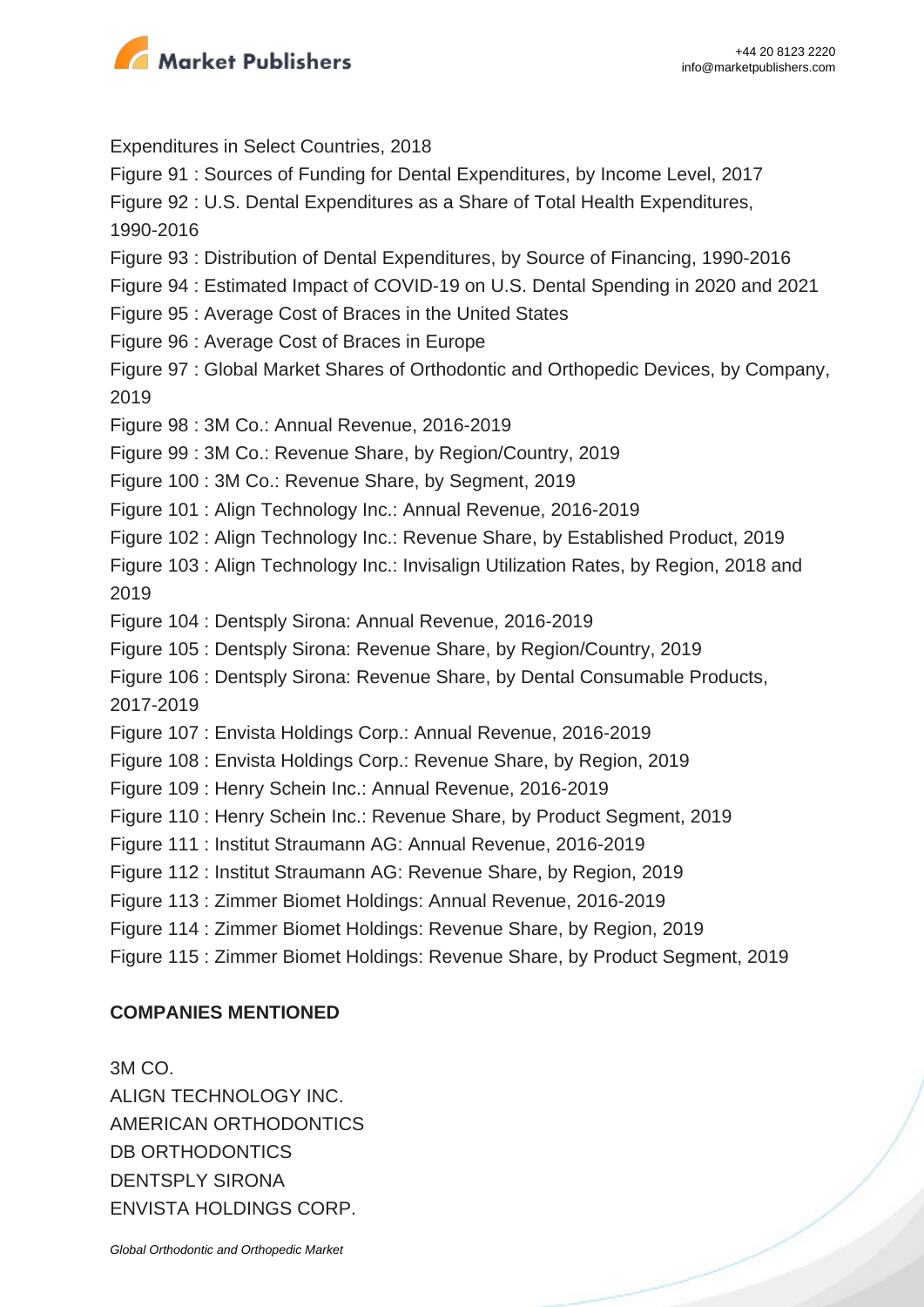

+44 20 8123 2220 info@marketpublishers.com

GC CORP. HENRY SCHEIN ORTHODONTICS INSTITUT STRAUMANN AG ZIMMER BIOMET HOLDINGS